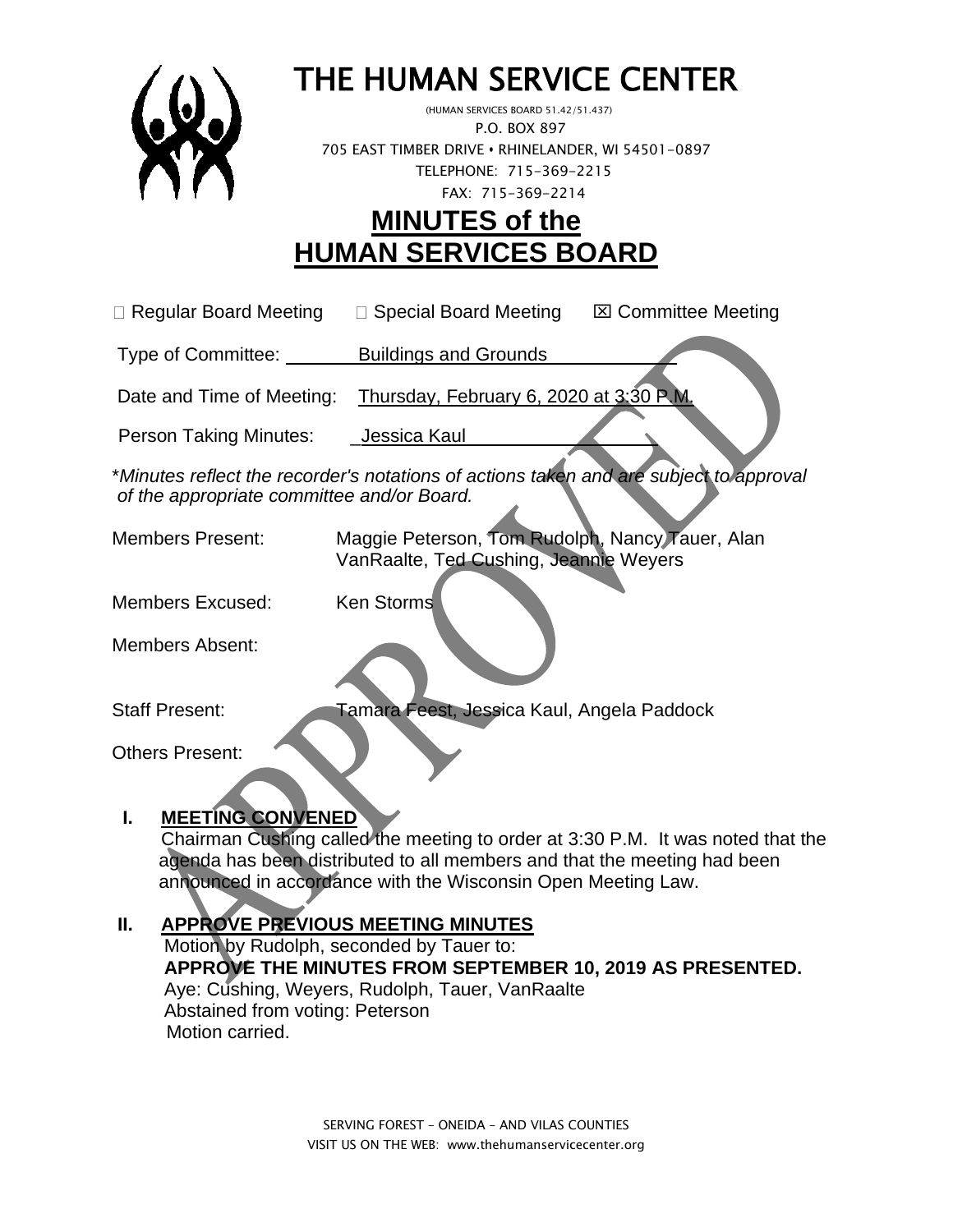#### **III. ELECTION OF VICE CHAIR: ACTION ITEM**

Cushing opened the floor for vice chair nominations. Motion by Tauer, second by VanRaalte to:

#### **NOMINATE TOM RUDOLPH FOR BUILDINGS & GROUNDS COMMITTEE VICE CHAIR.**

There being no further nominations, motion by VanRaalte, second by Tauer to: **CLOSE FLOOR TO VICE CHAIR NOMINATIONS.** 

All ayes, motion carried. Tom Rudolph elected as Buildings & Grounds Committee Vice Chair.

#### **IV. BASEMENT UPDATES**

#### **A. Water Control System Quote: Action Item**

Paddock provided the committee with an update to the work still needed in the HSC basement in order to allow for it to be used for employee offices. There is a section of wall that still experiences minor water seepage. Paddock presented a quote from Sure Dry Basement Systems that would "reroute" this water into a sump pump system that would then move it away from the building. Committee discussed the details of the quote and asked two specific questions: one, do any stairs need to be removed before work can start and two, does any part of the existing walls/wiring need to be removed. Motion by VanRaalte, second by Cushing to:

**AFTER RECEIVING SATISFACTORY ANSWERS TO THE TWO ABOVE-MENTIONED QUESTIONS, APPROVE AND FORWARD TO FINANCE THE QUOTE FROM SURE-DRY BASEMENT SYSTEMS IN THE AMOUNT OF \$5017.41.**

All ayes, motion carried.

#### **B. Basement Refinishing & Additional Offices Quote: Action Item** Paddock presented the quote from J. Shaltis Construction for drywall and refinishing area of the basement. Motion by Rudolph, second by Tauer to: **APPROVE AND FORWARD TO FINANCE THE DRYWALL REPAIR QUOTE FROM J. SHALTIS CONSTRUCTION IN THE AMOUNT OF \$9893.00.**  All ayes, motion carried.

#### **V. ROOF ICE DAM REMOVAL & PREVENTION: ACTION ITEM**

Paddock updated the committee about leaking in the building caused by ice dams and snow on the roof. She presented a quote from Oneida Roof & Chimney, who would charge \$300/hr for ice dam removal. There was no total bid because they were unsure how long it would take. There will be one additional quote coming the following week from Snowbird. Feest explained that the roof will likely need to have heat cables installed to prevent ice dams from forming in the future. Motion by Peterson, second by VanRaalte to: